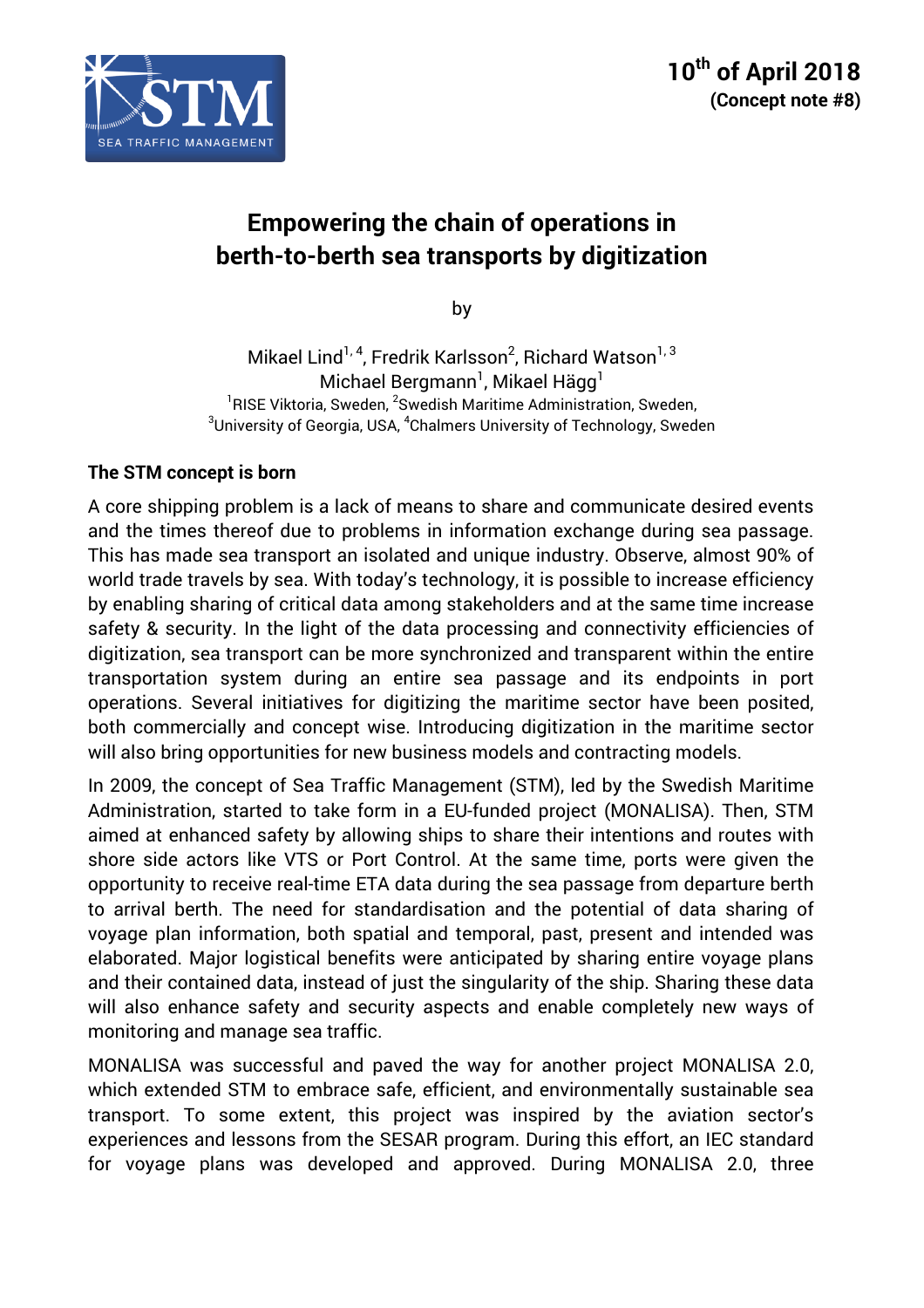

operational concepts were coined; voyage management, flow management, and port collaborative decision making. Furthermore, the scope of STM was set as berth-toberth. Consequently, in STM this scope was to include both a ship-centric and a portcentric view tied together with an overall voyage-centric view covering the berth-toberth process including the port call processes at each end. This also meant that STM undertook the challenge of integrating different practices on a new level; operations at sea and within ports, which had not been previously integrated at scale. By looking at the whole voyage berth to berth and its different operations at the endpoints on a new level a number of previous efficiency-inhibiting problems could be overcome. Efficiency cannot be pursued without taking into consideration both single and multiple instances of ship movements and a port's current conditions. Efficiency is tightly connected to environmental sustainability, such as with green steaming whereby a ship arrives and is served at a port just-in-time providing foundations for reevaluating existing contractual models (such as charter parties). STM also creates means to increase safety of navigation by means of shared situational awareness and new efficient ways to organize traffic in dense areas and/or at port visits. At its core, STM connects port efficiency, navigational safety, and sustainability, and creates opportunities to enhance the mode of transport on all levels.

## **Opening up for validation of the STM concept**

 

In June 2015, the EU commission granted funding for one of the largest sea transport project ever lasting from 2015 to 2018. The purpose was to validate the STM concept emanating from MONALISA 2.0 and prepare for its scaled implementation in the maritime industry. As digitization was also knocking on the door in the maritime sector, this made the introduction of STM very relevant because it relies heavily on digital data sharing and connectivity. Thus, it was appropriate that 2017 was deemed as the year when digitization came to the maritime sector.

## **Revisiting the foundations of digitization of ecosystems: Systems of framing and capital conversion**

As Sea Traffic Management addresses an ecosystem, it becomes relevant to re-visit the foundations of such phenomenon:

All organizations and ecosystems are in the business of capital creation<sup>1</sup> Typically, they pursue economic capital creation, but some pay prime attention to other forms, such universities on human capital. A shipping company creates economic

<sup>&</sup>lt;sup>1</sup> The different types of capital are: natural, economic, human, organisational, social, and symbolic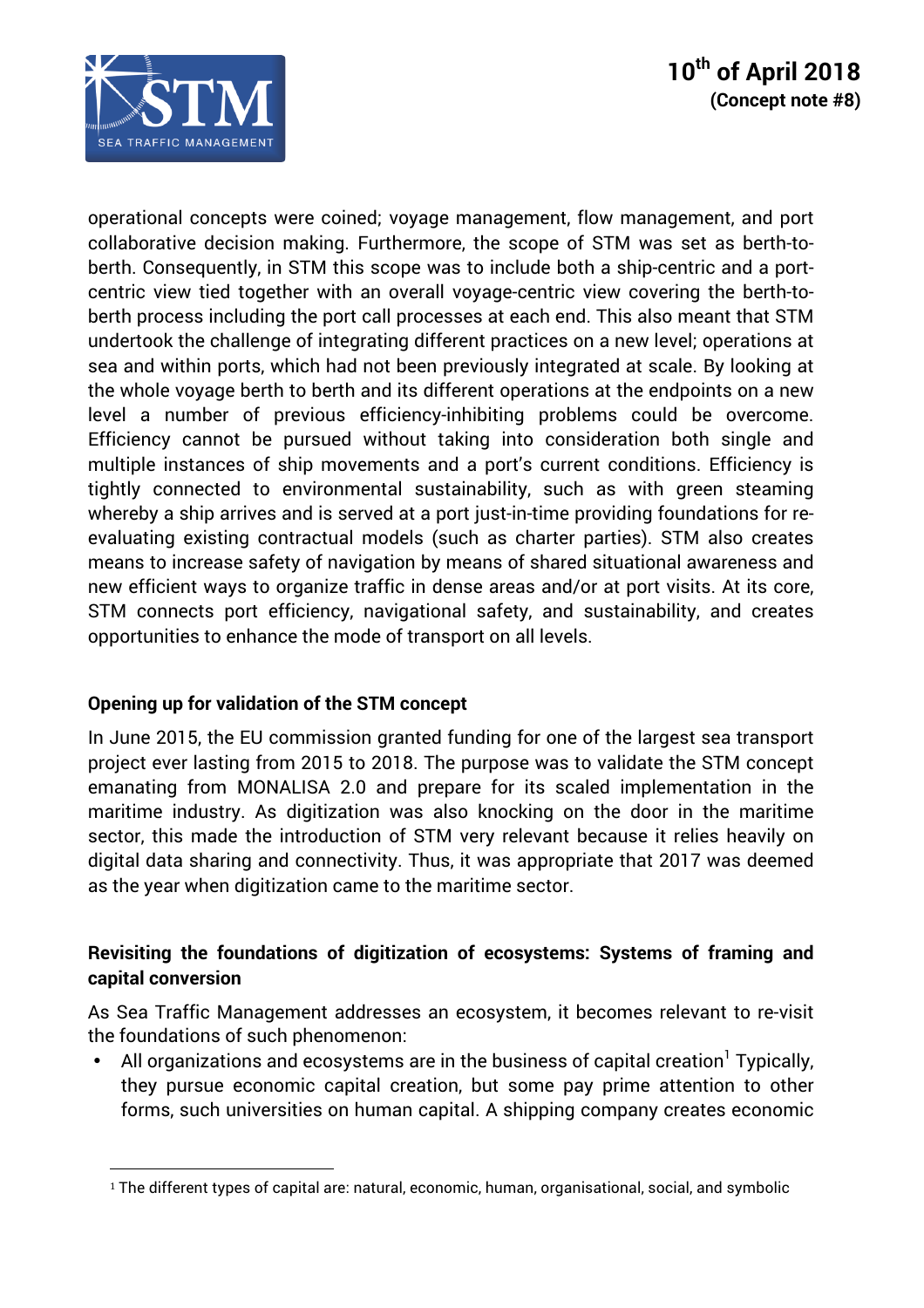

capital by using its ships (economic capital) to move products from export to importer.

- Organizations can employ multiple combinations of systems of engagement, framing, inquiry, production, and record in their capital conversion repertoire. Shipping is a system of production because it follows routine practices in transporting goods. It also creates a system of record, as do all actors in the ecosystem.
- The goal of an organization or ecosystem is to create a competitive bundle of complementary capitals and capital conversion processes. *Digitization is an opportunity to change the competitiveness of a capital bundle.*

In the table below, these system types are depicted with example from the shipping sector.

| <b>Type</b>       | <b>Intended focus</b>                      | <b>Example</b>        |
|-------------------|--------------------------------------------|-----------------------|
| <b>Engagement</b> | <b>Collaboration &amp; coordination</b>    | <b>STM</b>            |
| <b>Framing</b>    | The reason for behaving in particular ways | Shipping culture      |
| <b>Inquiry</b>    | Knowledge production                       | <b>Data Analytics</b> |
| <b>Production</b> | <b>Products and services</b>               | Movement of goods     |
| <b>Record</b>     | Data                                       | AIS, Time stamps      |

## **Some basic foundations of STM**

STM has some key foundations. First, sea transport is a global phenomenon. This means that to extract the full efficiency gains of STM, there must be a high level of global adoption. Second, due to some culturally-determined drag on higher levels of collaboration, the introduction of digitization and greater connectivity to support higher levels of synchronization will challenge current practices and likely require a rewiring of systems of framing.

The STM concept aims at sustainability gains in systems of production, such as berthto-berth times, to raise capital productivity, as well as providing stakeholders, external to the maritime sector, incentives to utilize shipping in their capital creation processes that require the movement of goods.

Standardized message formats need to be adopted among different stakeholders to enable capital conversion activities to seamlessly connect across organizations. Thus, general adoption of STM's Route Exchange Format (RTZ) and Port Call Message Format (PCMF) is essential. The Route Exchange Format provides both the geographical nature of the voyage and the schedule of the whole voyage including departure and arrival times, while the port call message provides a basis for sharing intentions and outcomes (in the form of time stamps), such as when a berth is available and needed, associated to movements, services, and status of agreement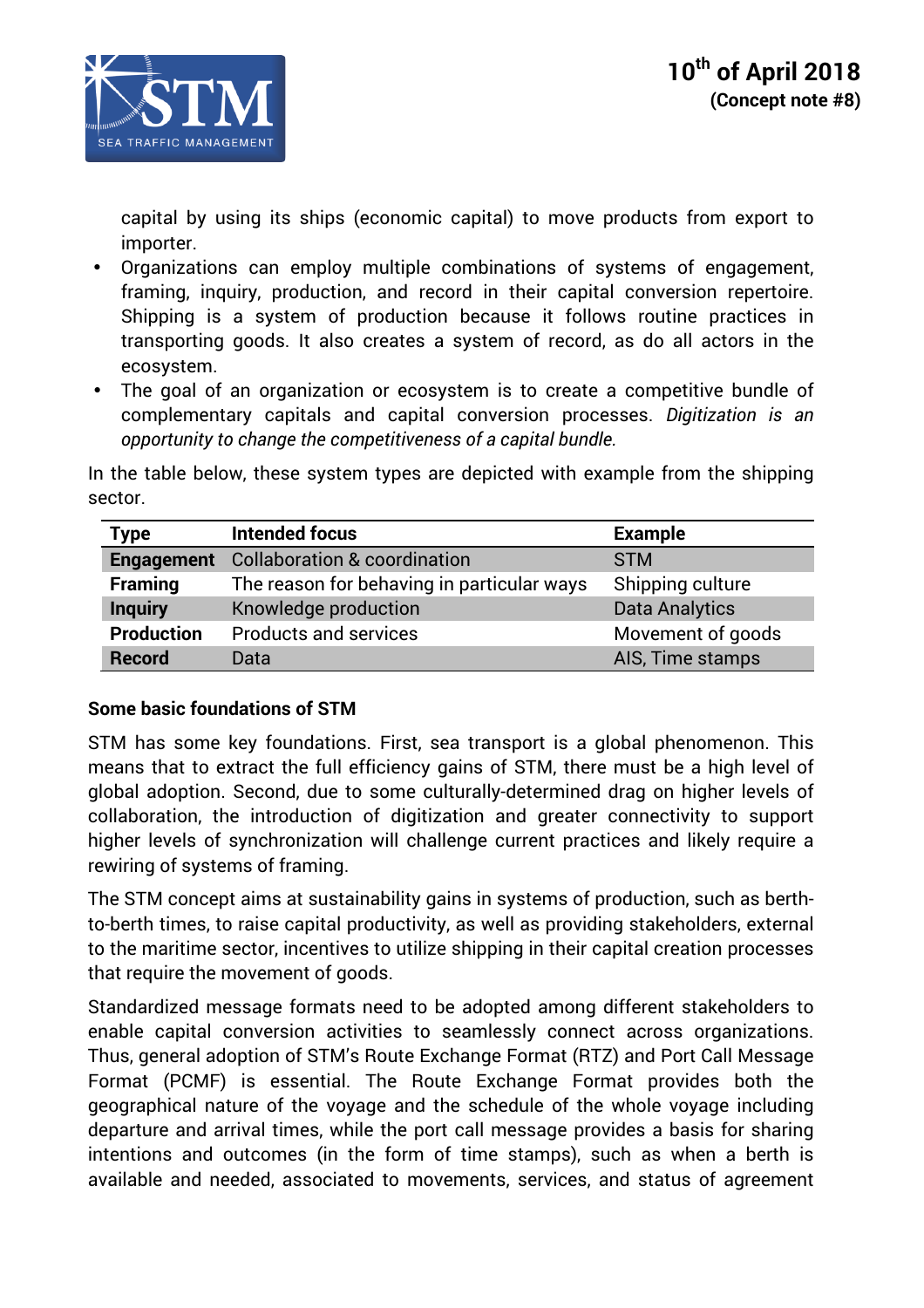

processes. RTZ has the status of being accredited as an approved IEC standard and PCMF has the status of being proposed as an IALA S-2xx standard within the GIregistry.

The maritime sector is a distributed ecosystem with many competing and autonomous actors. This drives a need for establishing technical interfaces and operational procedures for episodic collaborations, and their facilitation becomes an important factor in enabling integrated systems of production. Hence, within the ecosystem there must be agreements of when, what, why, and how to share data. An important cornerstone of STM is that the information provider will control of which recipients (actors and/or cluster of actors) received shared data directly or indirectly.

Importantly, STM must also become concerned with facilitating the sharing of the systems of record for port call participants to provide a basis for port-level analytics (system of inquiry), as part of optimizing the ecosystem's performance. The same goes for providing a basis for optimization providers of voyage management services for voyage-level analytics. Without a holistic understanding of operations, neither a port nor a ship cannot achieve high levels of capital productivity. By the introduction of STM, a move is made from multiple systems of production for each player to an integrated system of production for sea transports berth-to-berth.

STM builds on three enablers;

- **Voyage management** with a focus on supporting a ship, shipping company or port to execute an efficient and safe sea passage berth-to-berth with for example reliable arrival times (estimated and desired) with high accuracy and in real time.
- **Flow management** with a concern for providing guidance to single or multiple ships in narrow and/or congested waters or waters with other constrains, temporary or permanent to achieve a safe and efficient passage.
- **Port collaborative decision making** with a focus on preparing and realizing port call operations for just-in-time operations and minimal turn-around time enabling that the port call process can be pursued with a high degree of predictability in its different events. It is important to achieve a high degree of predictability for the time of departure.

These concepts are bound holistically for STM and therefore interrelate in different ways, such as:

• **Voyage management and port collaborative decision making interaction**: port call synchronization is a common task to ensure that a ship arrives when a port is ready to serve it, as for instance, enabling the ship / shipping company to achieve an optimal speed profile for a voyage or to communicate port operational changes to upcoming operations on arrival.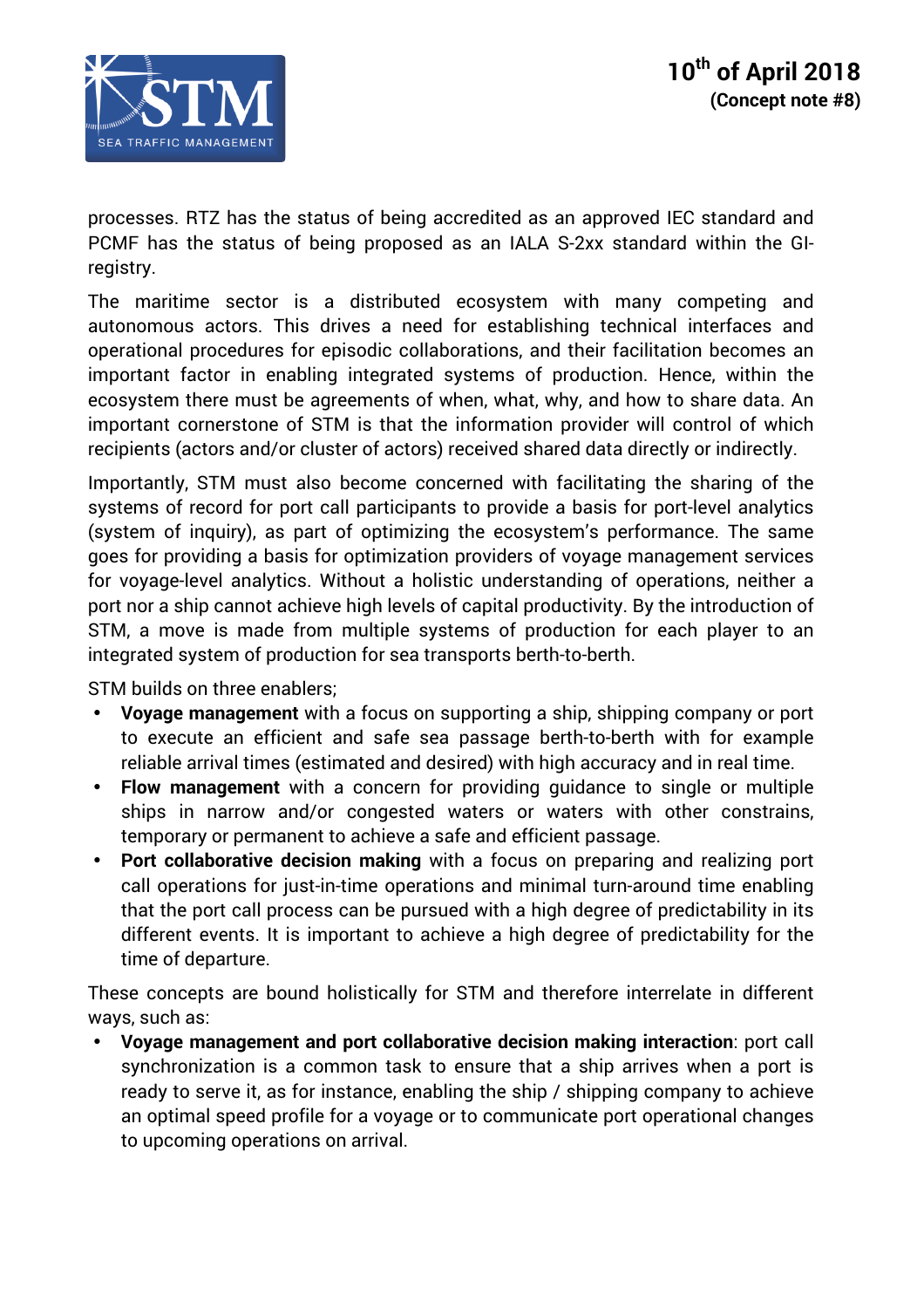

- **Port collaborative decision making and flow management interaction**: port call coordination considering multiple ships' and ports' interfaces to a shore centre provider for enhanced situational awareness, safe passage, and for example, allocation of timeslots.
- **Voyage management and flow management interaction**: ships sharing voyage plans with shore centres to enable the provision of traffic synchronization and monitoring services by the combination of multiple data streams.

Besides these three operational enablers, STM also recommends a technical concept emphasizing inter-operability. This digital infrastructure, SeaSWIM, address the need for identity management and service discovery across the industry.

| <b>Type</b>       | How this is addressed in STM                                                                                                                                                             |
|-------------------|------------------------------------------------------------------------------------------------------------------------------------------------------------------------------------------|
| <b>Engagement</b> | Technical and operational procedures for collaboration and<br>coordination                                                                                                               |
| <b>Framing</b>    | STM is a new frame for raising the industry's efficiency and<br>sustainability.                                                                                                          |
| <b>Inquiry</b>    | Foundation for optimization and safety services (such as route<br>optimization, port call optimization, enhanced traffic monitoring<br>and management of traffic flow) being established |
| <b>Production</b> | Integrated performance in sea transport berth-to-berth                                                                                                                                   |
| <b>Record</b>     | Essential records captured for optimization and integrated<br>performance                                                                                                                |

To summarize; STM address all systems type in the following way:

## **Hold on to the vision for long-term gains**

STM is a vision. It supersedes old frames that are no longer viable in the era of digital data processing and connectivity. Without new ways of thinking and acting, the industry will miss critical opportunities to raise its capital productivity and sustainability.

The realization of STM requires many actors' participation. Actors being part of the value chain need to ensure that their operations are pursued in an integrated manner and service providers need to be encouraged to provide holistic services. We will likely see movements by existing providers to develop proprietary solutions.

STM with its enabling concepts provides an arena for service innovation by providing means for third-party entrepreneurs to provide new services. As elaborated in this concept note, common message formats is a first step towards global harmonization. Data sharing through collaboration is an important means for achieving enhanced ecosystem performance. STM provides an arena to develop capabilities towards a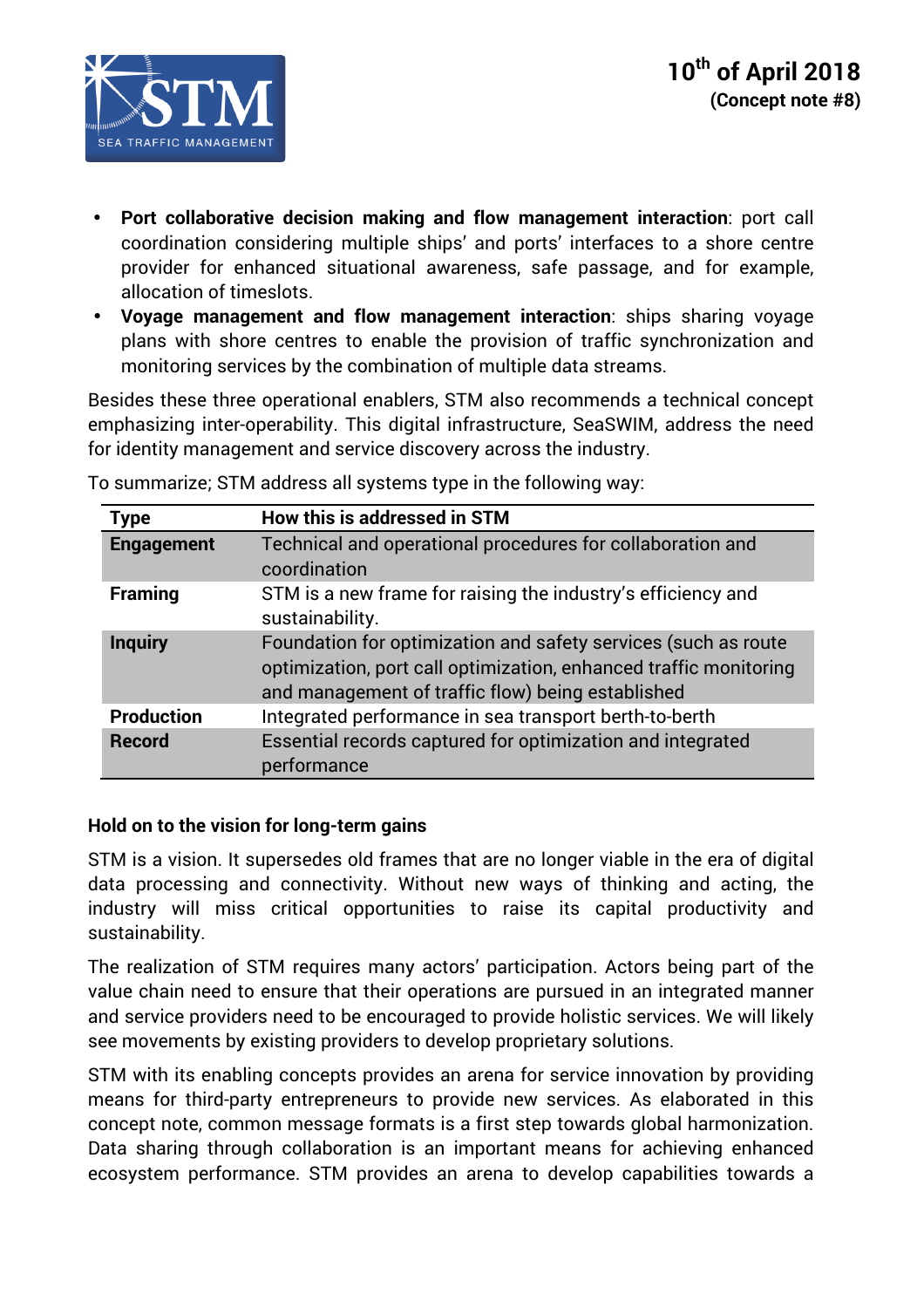

long-term vision where smaller pieces, such as a minimal set of state data, are shared in the beginning of paving the way for a system of records with enhanced state sharing, or fragmented routes are shared as a first step towards fully fledged route data sharing as the first step towards a more comprehensive data sharing system. We already see how third-party innovators enter the maritime sector to provide innovative services, as a contribution to capital conversion systems, based on data shared within the maritime sector.

The original data owner will control their data sharing. For example, a terminal operator might share time stamp data with actors within the port to support minimizing vessel turnaround, which should advantage the terminal operator. These data would not be shareable with others outside the port, unless permitted by the terminal operator.

STM provides new features for many actors, both for those responsible for the installed base, as well as for those desiring to become part of maritime ecosystem's service provisioning. Within the STM validation project, 300 ships, 5 shore centres, and 13 ports are engaged in validating STM. This is an important first step to encouraging continual investment in the industry. Up to this point technical interfaces have been established as a part of the systems of production, such as interfaces and procedures for sharing voyage plans, as well as providing a systems of records to support the distributed coordination of port call operations. Systems of inquiry have also been established with diverse analytic and optimization services.

We expect to see other initiatives based on the principles of STM that will enable a larger degree of integration across the ecosystem. The vision of STM is much larger than the immediate actions that we see today. There will likely be a balance between emergent vs. regulative standardization. A first step has been taken to elaborate on the necessary technical and operational standardization informed by industry practices.

## **Final words: STM changes the system of framing**

A system of framing defines how an organization or industry justifies its role and establishes its mission. When Alfred Sloan took over GM in 1923, he set its frame as, "a car for every purse and purpose." Henry Ford stayed with his earlier frame, "any color, as long as it is black" and within a few years GM eclipsed Ford in terms of annual sales. Accepting the STM frame means that each player in shipping industry needs to rethink its systems of engagement, production, record, and inquiry. In particular, it needs to review how it digitizes them and how it shares data within the ecosystem. We urge each member of the shipping industry to take such a review of the impact of digitization on its framing of its purpose, and how digitization affects